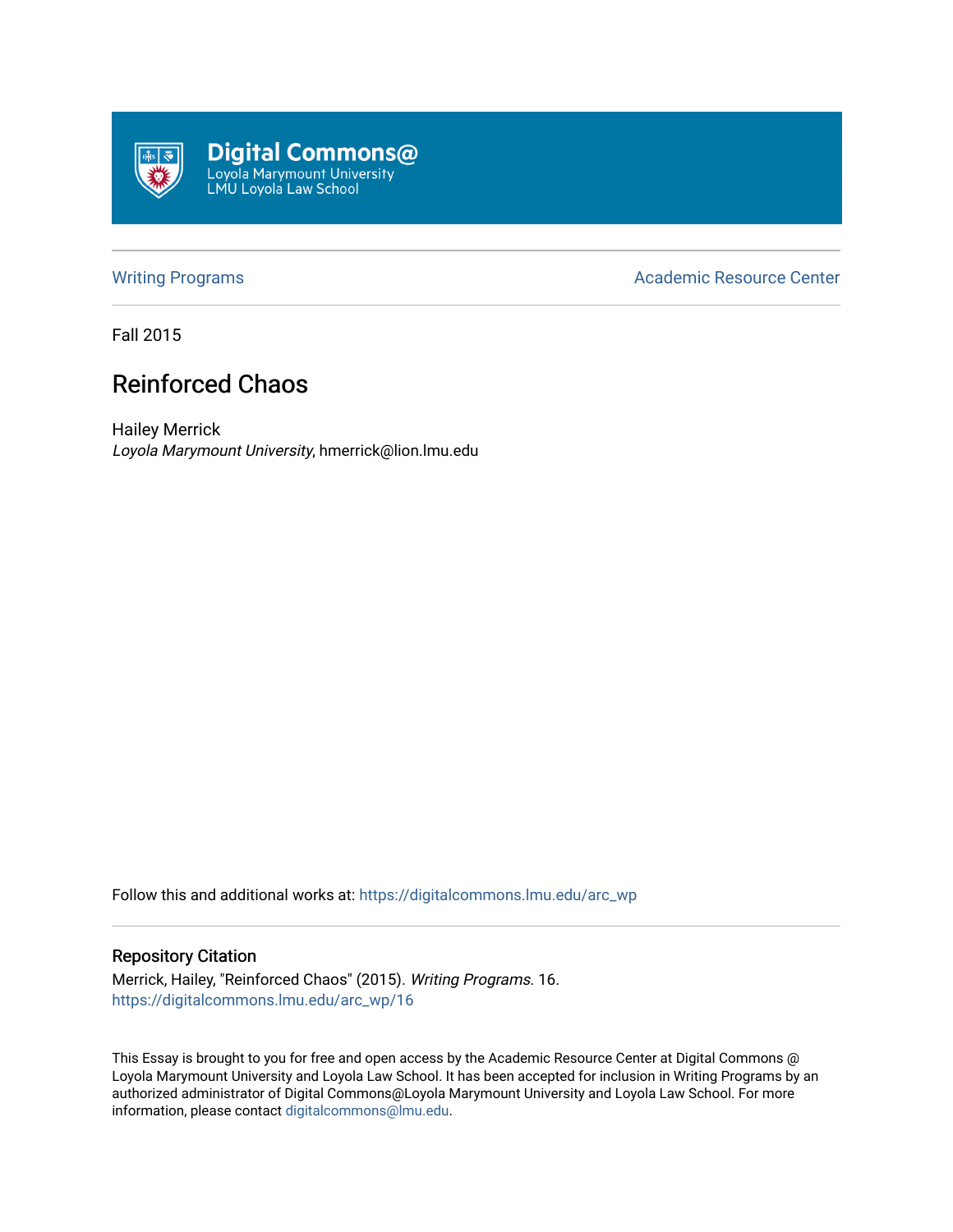Reinforced Chaos

By Hailey Merrick

Essay written as part of the Writing Programs

Academic Resource Center

Loyola Marymount University

Fall 2015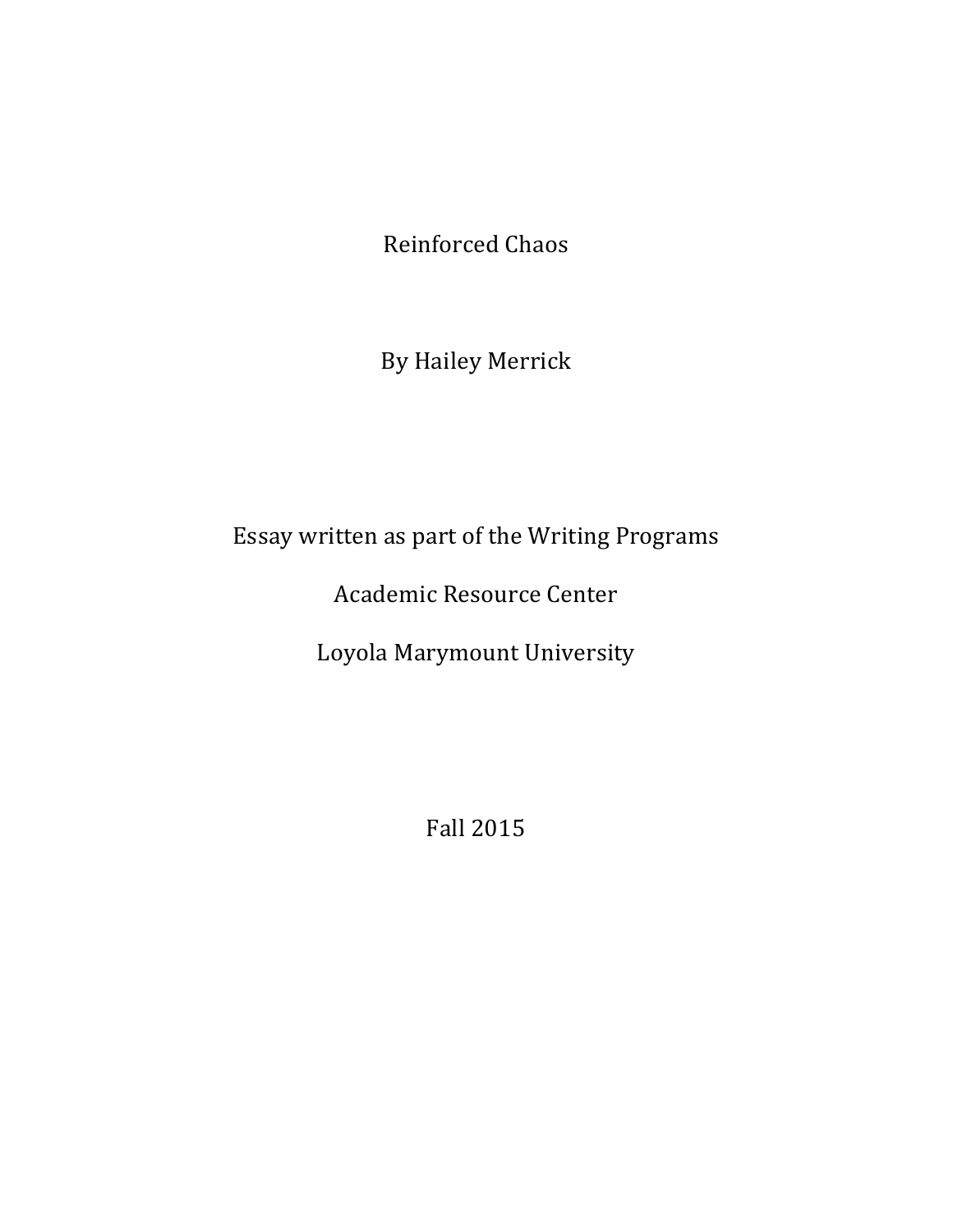## Reinforced Chaos

Early twentieth century Germany was on the brink of one of the largest and most impactful wars in history: World War I. The war prompted mass emotional distress and feelings of instability among citizens. There was a broad sense of unhappiness with the current state of the German society, which Expressionist artists captured in their depictions of societal upheaval. Within the Expressionists, a prominent group emerged known as Die Brücke, striving to bridge the gap of modernity and reality through art. Their anti-modernist perspective produced artworks that criticized the day of their time, reflecting their search for a new reality within the urban scene. Carol Eliel, LACMA's curator of modern art, in *The Apocalyptic Landscape of Ludwig Meidner* reinforces the preoccupation of desolate suburban landscapes in German Expressionist artworks such as Meidner's *Apocalyptic Landscape*.

Eliel reiterates Meidner's self-affirmed intentions for paintings to project his apocalyptic views of German society. In Eliel's comparison to fellow German Expressionists, "Meidner reflected the social, artistic, philosophical, and emotional state of Germany in the brink of war perhaps better than any of his colleagues." $1$ This idea that Meidner was superior to his peers was the result of the intense mental distress that the external world inflicted upon him. The terror of the imminent outbreak of World War I in Berlin evoked heightened fright and panic within Meidner since he was living in the heart of the city. This intense fear is the

 

<sup>&</sup>lt;sup>1</sup> Carol Eliel, *The Apocalyptic Landscape of Ludwig Meidner* (Los Angeles: LA County Museum of Art & Berlinische Galerie, 1990), 11.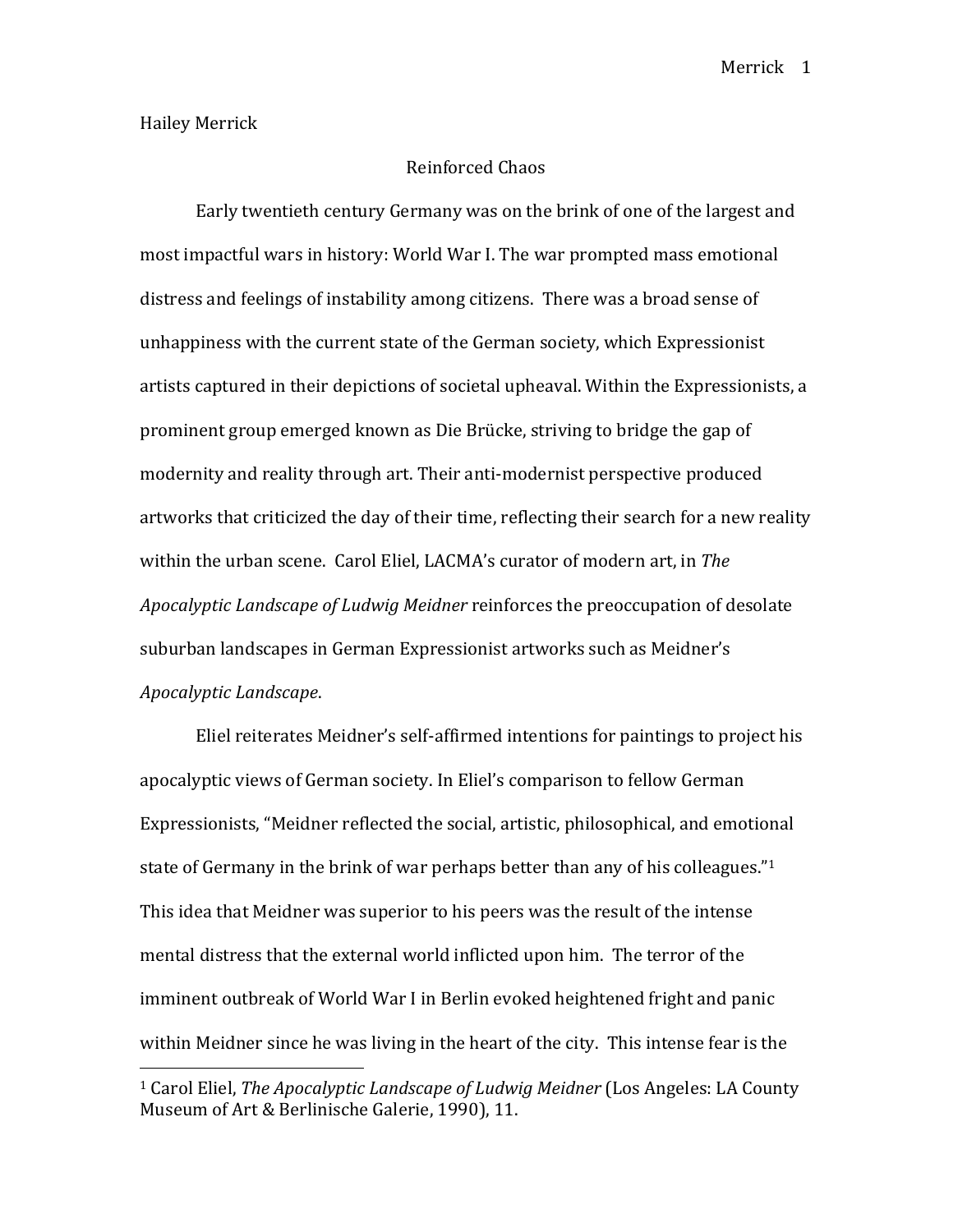Merrick 2

real painter. Addressing Meidner's mental state as he completed his works of art allows the onlooker to understand the "brittle nature of Berlin society in the prewar years."<sup>2</sup> Meidner's firsthand experiences of societal dissatisfaction were echoed in scenes of urban German construction and industrialization: "His barren views of urban Berlin and his relatively meager output are an indication of his distressed state of mind."<sup>3</sup> The bleakness of society is conveyed in *Apocalyptic Landscape*'s storm-like clouds looming over a fear-stricken metropolis, foreshadowing violent energy to come. Additionally, Meidner illustrates his inner feelings of confusion and nervousness with intertwining, sporadic surges of light. The mercilessness of Meidner's implications of light were just as merciless as the world he viewed he was living in. Meidner's scenes of urban ruin proved that unstable pre-war German society was the cause of the Expressionists' troubled mental state.

Eliel attributes Meidner's fixation of tumultuous cityscapes to the agitated, dissatisfied societal perceptions of Die Brücke. The extreme chaotic energy of *Apocalyptic Landscape* is expressed through Meidner's abstraction of defined, harsh and sporadic colors to convey that there is no order within this doomed urban landscape. Due to "his awareness of *Die Brücke*,"<sup>4</sup> Meidner viewed society as "Apollonian – intellectual and rational – and believed that its only hope for salvation lay in the return of the Dionysian – the vital and irrational, the primitive and emotional."<sup>5</sup> In *Apocalyptic Landscape*, the terrified, frantic motions of faceless figures are the focal point, concentrating the viewer's eye on the Apollonian concept

 

<sup>5</sup> Ibid., 17.

 $2$  Ibid., 14.

 $3$  Ibid., 13.

<sup>&</sup>lt;sup>4</sup> Ibid., 13.